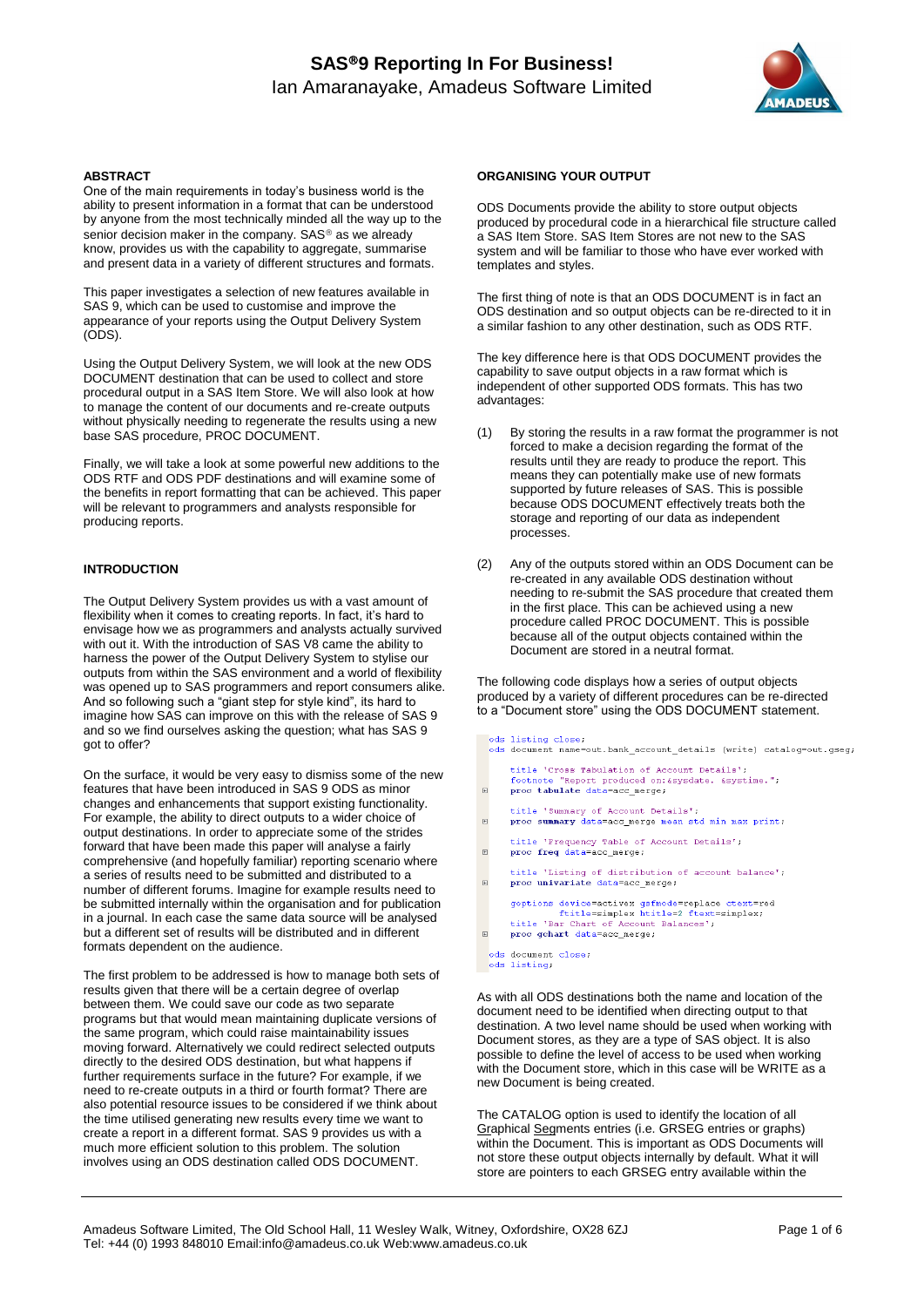

permanent catalog, identified using the CATALOG (CAT) option (Hence be careful when writing items to the Work library as they will only be available for the duration of the session).

There is an exception to the rule, namely if your graphs have been generated using a GOPTIONS device of JAVA, JAVAIMG, ACTIVEX or ACTXIMG within SAS 9.1.3 or a later release. If this is the case, all of your graph output objects WILL be embedded within the Document.

ODS Documents are capable of storing the following types of output object:

- **Tables**
- Graphs
- Equations
- Notes

There are some caveats to the above. Firstly, not all SAS procedures are supported by ODS Document. PROC PRINT for example only has partial support in SAS 9.1 and PROC REPORT is not supported at all. Full support for these objects is planned for SAS 9.2. There are also issues to be aware of regarding metadata associated with each output object, which will be discussed later.

ODS Documents, as well as being able to contain output objects, may also contain sub-directories and links (or short-cuts) to other entries. The management of links will not be discussed within the scope of this paper but we will discuss how to influence both the structure of a Document and the output objects contained.

The first thing to be considered is how to access the output objects, which have just been directed to the new Document store. Each of those output objects will have been stored in a default directory structure.

You can assign a library to point to your new Document store using a LIBNAME statement, specifically using the SASEDOC engine.



The only drawback to this is that you cannot assign a library to the top level of the Document store and hence explore the hierarchical structure. In order to use the SASEDOC engine effectively, the LIBREF should reference a sub-directory within the Document store, which contains the actual output objects. In order to do this you obviously need to understand the default structure of the Document you've just created.

Perhaps a far more powerful method to explore and manipulate your new Document is PROC DOCUMENT.

PROC DOCUMENT can be used to perform a range of Document management functions. Its worthwhile knowing that the DOCUMENT procedure does have a Graphical User Interface, which can be used to perform exactly the same tasks as using the procedure itself but this paper will focus on using the procedural method.

The LIST statement can be used to view the contents of the Document store by querying the structure either from the root directory down or from any specified point.

The LEVELS=ALL option can also be used to view the entire contents of the Document Store working off the root directory.

proc document name=out.bank\_account\_details; list/levels=all;

#### run; quit:

| 断 Outout - (Untitled)                                         | $ \Box$ $\times$ |
|---------------------------------------------------------------|------------------|
|                                                               |                  |
|                                                               |                  |
| Listing of: \Out.Bank account details\<br>Order by: Insertion |                  |
| Number of levels: All                                         |                  |
|                                                               |                  |
| <b>Obs</b><br>Path                                            |                  |
|                                                               |                  |
| 1 \Tabulate#1<br>2 \Tabulate#1\Report#1                       |                  |
| 3 \Tabulate#1\Report#1\Table#1                                |                  |
| 4 \Summarv#1                                                  |                  |
| 5 \Summarv#1\Summarv#1                                        |                  |
| $6$ \Print#1                                                  |                  |
| 7 \Print*1\Print*1                                            |                  |
| 8 \Frea <sup>+1</sup>                                         |                  |
| 9 \Freq#1\Table1*1                                            |                  |
| 10 \Freq#1\Table1*1\CrossTabFreqs#1                           |                  |
| 11 \Freq*1\Table2*1                                           |                  |
| 12 \Freq#1\Table2#1\CrossTabFreqs#1                           |                  |
| 13 \Univariate#1                                              |                  |
| 14 \Univariate#1\balance#1                                    |                  |
| 15 \Univariate#1\balance#1\C#1                                |                  |
| 16 \Univariate#1\balance#1\C#1\Moments#1                      |                  |
| 17 \Univariate#1\balance#1\C#1\BasicMeasures#1                |                  |
| 18 \Univariate#1\balance#1\C#1\TestsForLocation#1             |                  |
| 19 \Univariate#1\balance#1\C#1\Quantiles#1                    |                  |
| 20 \Univariate#1\balance#1\C#1\ExtremeObs#1                   |                  |
| 21 \Univariate#1\balance#1\1#1                                |                  |
| 22 \Univariate#1\balance#1\l#1\Moments#1                      |                  |
| 23 \Univariate#1\balance#1\I#1\BasicMeasures#1                |                  |
| 24 \Univariate#1\balance#1\l#1\TestsForLocation#1             |                  |
| 25 \Univariate#1\balance#1\l#1\Quantiles#1                    |                  |
| 26 \Univariate#1\balance#1\l#1\ExtremeObs#1                   |                  |
| 27 \Univariate#1\balance#1\S#1                                |                  |
| 28 \Univariate#1\balance#1\S#1\Moments#1                      |                  |
| 29 \Univariate#1\balance#1\S#1\BasicMeasures#1                |                  |
| 30 \Univariate#1\balance#1\S#1\TestsForLocation#1             |                  |
| 31 \Univariate#1\balance#1\S#1\Quantiles#1                    |                  |
| 32 \Univariate#1\balance#1\S#1\ExtremeObs#1                   |                  |
| 33 \Gchart#1                                                  |                  |
| 34 \Gchart#1\Gchart1#1                                        |                  |
|                                                               |                  |
|                                                               |                  |
|                                                               |                  |

The LIST statement can also be used to view a specific subdirectory tree and the output objects contained. The use of additional options can also help to control the order and content of the resulting output.

```
proc document name=out.bank_account_details;
 list \out.bank_account_details\Freq#1,
       \out.bank_account_details\Univariate#1
       / levels=all order=ALPHA details;
run:
quit.
```

| <b>Obs</b> | Path                                   | Type     | Size<br>in Bytes | <b>Created</b>     | Mod i fied         | <b>Symbolic Link</b> | Template |
|------------|----------------------------------------|----------|------------------|--------------------|--------------------|----------------------|----------|
|            | 1 \Freq#1\Table1*1                     | Dir      |                  | 140CT2005:07:45:55 | 140CT2005:07:45:55 |                      |          |
|            | 2 \Freq*1\Table1*1\                    | Crosstab | 1206             | 140CT2005:07:45:55 | 140CT2005:07:45:55 |                      |          |
|            | CrossTabFreqs*1<br>3 \Freq#1\Table2*1  | Dir      |                  | 140CT2005:07:45:55 | 140CT2005:07:45:55 |                      |          |
|            | 4 \Freq#1\Table2#1\<br>CrossTabFreqs*1 | Crosstab | 1066             | 140CT2005:07:45:55 | 140CT2005:07:45:55 |                      |          |
|            |                                        |          |                  |                    |                    |                      |          |
|            |                                        |          |                  |                    |                    |                      |          |

PROC DOCUMENT can also be used to change the default directory structure used within the Document store. It is possible, for example, to create sub-directories at any level under the root as demonstrated in the following example:

```
proc document name=out.bank_account_details(update);
    make Statistics;<br>make Statistics;<br>make Cross_Tabulations;<br>make Plots;
run;setlabel Plots
                               'PROC GCHART output';
run:
```
Furthermore, once the desired directory structure has been created the programmer can then choose to copy, move, rename, duplicate and delete entries in order to update the structure and contents of the new Document store. The DIR statement provides the ability to change directory within the Document Store in order to manipulate the entries contained.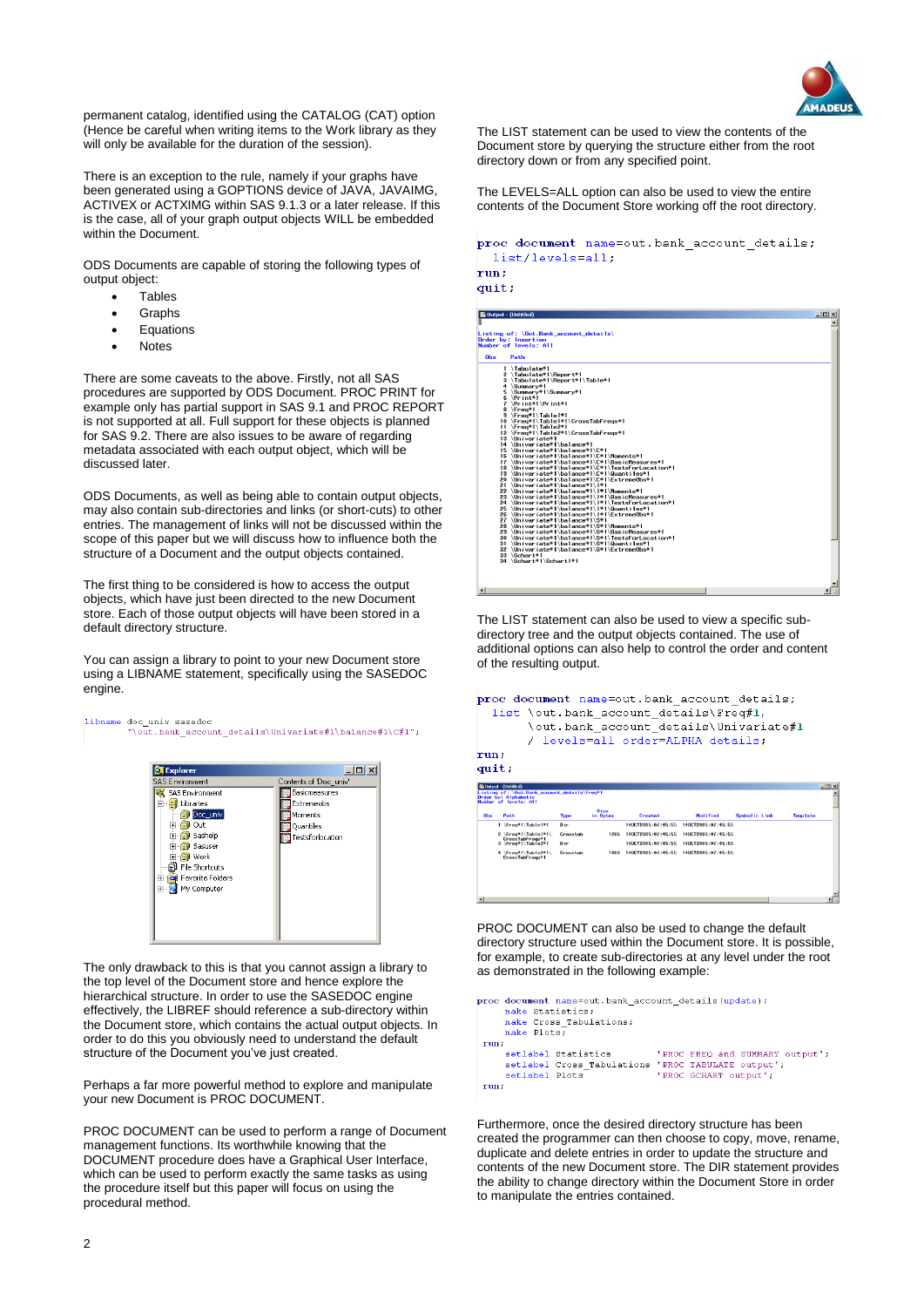

```
proc document name=out.bank account details (update) ;
         document name=out.bank_account_details(updational)<br>dir Statistics;<br>move \Freq#1 to ^ /levels=ALL;<br>move \Summary#1\Summary#1 to ^ /levels=ALL;<br>move \Summary#1\Summary#1 to ^ /levels=ALL;<br>conv \Univariate#1\balance#1 to ^ /l
         copy \Univariate#1\balance#1 to ^ /levels=ALL;<br>dir ^^;
          dir Cross Tabulations;
         move \Tabulate#1\Report#1 to ^;<br>dir ^^;
         dir Plots;
         move \Gchart#1 to ^;<br>dir ^^;
  run;\text{dir} \triangleqdelete \Tabulate#1;<br>delete \Summary#1;
         delete \Univariate#1;
 run;
quit;
```

| li Dutput - (Untitled)                                                                          | $   \approx$ |
|-------------------------------------------------------------------------------------------------|--------------|
| Listing of: $\text{Out.Bank account details}$                                                   |              |
| Order by: Insertion<br>Number of levels: All                                                    |              |
|                                                                                                 |              |
| <b>Obs</b><br>Path                                                                              |              |
| 1 \Statistics#1                                                                                 |              |
| 2 Statistics#1 Freq#1                                                                           |              |
| 3 \Statistics#1\Freq#1\Table1#1                                                                 |              |
| 4 \Statistics#1\Freq#1\Table1#1\CrossTabFreqs#1                                                 |              |
| 5 \Statistics#1\Freq#1\Table2#1                                                                 |              |
| 6 \Statistics#1\Freq#1\Table2#1\CrossTabFreqs#1<br>7 \Statistics#1\Summarv#1                    |              |
| 8 \Statistics#1\balance#1                                                                       |              |
| 9 \Statistics#1\balance#1\C#1                                                                   |              |
| 10 \Statistics#1\balance#1\C#1\Moments#1                                                        |              |
| 11 \Statistics#1\balance#1\C#1\BasicMeasures#1                                                  |              |
| 12 \Statistics#1\balance#1\C#1\TestsForLocation#1<br>13 \Statistics#1\balance#1\C#1\Quantiles#1 |              |
| 14 \Statistics#1\balance#1\C#1\Extreme0bs#1                                                     |              |
| 15 \Statistics#1\balance#1\l*1                                                                  |              |
| 16 \Statistics#1\balance#1\l#1\Moments#1                                                        |              |
| 17 \Statistics#1\balance#1\l*1\BasicMeasures#1                                                  |              |
| 18 \Statistics#1\balance#1\l#1\TestsForLocation#1<br>19 \Statistics#1\balance#1\l*1\Quantiles#1 |              |
| 20 \Statistics#1\balance#1\l#1\ExtremeObs#1                                                     |              |
| 21 \Statistics#1\balance#1\S*1                                                                  |              |
| 22 \Statistics#1\balance#1\S#1\Moments#1                                                        |              |
| 23 \Statistics#1\balance#1\S#1\BasicMeasures#1                                                  |              |
| 24 \Statistics#1\balance#1\S#1\TestsForLocation#1                                               |              |
| 25 \Statistics#1\balance#1\S#1\Quantiles#1<br>26 \Statistics#1\balance#1\S#1\ExtremeObs#1       |              |
| 27 \Cross Tabulations#1                                                                         |              |
| 28 \Cross Tabulations#1\Report#1                                                                |              |
| 29 \Cross Tabulations#1\Report#1\Table#1                                                        |              |
| $30 \text{ Plots}$ <sup>#1</sup>                                                                |              |
| 31 \Plots#1\Gchart#1<br>32 \Plots#1\Gchart#1\Gchart#1                                           |              |
|                                                                                                 |              |
|                                                                                                 |              |
|                                                                                                 |              |
|                                                                                                 |              |
| ⊣                                                                                               |              |

It is worth knowing that you can actually create entries in a Document (whether they be output objects, directories or links) with exactly the same name within the same level of the Document store. This is possible because each entry is identifiable by its sequence number, which will be unique within a given directory.

Once outputs have been stored in a structure which best suits our particular business needs we are now ready to create our outputs in any of the available ODS destinations.

### **REPLAYING ISN'T JUST FOR GRAPHS**

Now that the output has been stored in a Document it can now be re-created in a destination of our choice. Here in lies the power of the ODS DOCUMENT destination.

In the following example selected outputs as stored in the Document are replayed to an RTF destination. Note: In doing so the procedures that created these outputs will not be re-submitted thus eliminating the over head of repeatedly processing the same data.

There are a few things to be aware of here. As we know an output object consists of a Data component and a Template component. The purpose of the Document procedure is to primarily store the data component. The presentation of that output object isn't entirely within the domain of the Document destination.

The good news is that if certain attributes like titles, footnotes, notes and by-grouping were in effect at the time when the output object was added to the Document, they will be automatically retained. This doesn't necessarily mean that this functionality is restrictive. You can for example choose to adopt current attributes active in your SAS session at the point where you

render your outputs. Not only that, using PROC DOCUMENT you can define attributes in conjunction with using the REPLAY statement as demonstrated in the following example.

The OBTITLE statement allows us to dynamically define titles at the point of reporting whilst still making use of TITLES stored with the output object itself. If OBTITLE, OBSTITLE or OBFOOTN redefines information currently stored with the output object then this information will be used at the point of reporting. The ACTIVETITLE or ACTIVEFOOTN options can also be used on the REPLAY statement to use titles and footnotes defined in the current session.

| ods rtf file='D:\Papers\ODS Reporting In For Business\Results.rtf';<br>proc document name=out.bank account details (read); |
|----------------------------------------------------------------------------------------------------------------------------|
| obtitle2 \Statistics#1\Freq#1\Table1#1\CrossTabFreqs#1                                                                     |
| 'Title for First Frequency table';                                                                                         |
| replay \Statistics#1\Freq#1\Table1#1\CrossTabFreqs#1;                                                                      |
| run;                                                                                                                       |
| replay \Statistics#1\Freq#1\Table2#1\CrossTabFreqs#1;<br>obtitle2 \Statistics#1\Freq#1\Table2#1\CrossTabFreqs#1            |
| 'Title for Second Frequency table';                                                                                        |
| run;                                                                                                                       |
| quit;                                                                                                                      |
| ods rtf close.                                                                                                             |



| Frequency Table of Account Details<br>Title for Second Frequency table |                                 |                |       |                    |  |  |  |  |  |  |
|------------------------------------------------------------------------|---------------------------------|----------------|-------|--------------------|--|--|--|--|--|--|
| The FREO Procedure                                                     |                                 |                |       |                    |  |  |  |  |  |  |
|                                                                        | Table of account_type by gender |                |       |                    |  |  |  |  |  |  |
|                                                                        |                                 | gender         |       |                    |  |  |  |  |  |  |
|                                                                        |                                 | Female Male    |       | Total              |  |  |  |  |  |  |
| account type                                                           |                                 |                |       |                    |  |  |  |  |  |  |
| <b>Current Account</b>                                                 | Frequency                       | 3              | 7     | 10                 |  |  |  |  |  |  |
|                                                                        | Percent                         | 12.00          | 28.00 | 40.00              |  |  |  |  |  |  |
|                                                                        | <b>Row Pct</b>                  | 30.00          | 70.00 |                    |  |  |  |  |  |  |
|                                                                        | Col Pct                         | 30.00          | 46.67 |                    |  |  |  |  |  |  |
| High Interest Account   Frequency                                      |                                 | $\overline{a}$ | 5     | $\overline{7}$     |  |  |  |  |  |  |
|                                                                        | Percent                         | 8.00           | 20.00 | 28.00              |  |  |  |  |  |  |
|                                                                        | <b>Row Pct</b>                  | 28.57          | 71.43 |                    |  |  |  |  |  |  |
|                                                                        | Col Pct                         | 20.00          | 33.33 |                    |  |  |  |  |  |  |
| <b>Savings Account</b>                                                 | Frequency                       | 5              | 3     | $\mathbf{\hat{z}}$ |  |  |  |  |  |  |
|                                                                        | Percent                         | 20.00          | 12.00 | 32.00              |  |  |  |  |  |  |
|                                                                        | <b>Row Pct</b>                  | 62.50          | 37.50 |                    |  |  |  |  |  |  |
|                                                                        | Col Pct                         | 50.00          | 20.00 |                    |  |  |  |  |  |  |
| Total                                                                  | Frequency                       | 10             | 15    | 25                 |  |  |  |  |  |  |
|                                                                        | Percent                         | 40.00          | 60.00 | 100.00             |  |  |  |  |  |  |

It follows that if it is possible to render output objects in one particular format using PROC DOCUMENT, they can be rendered in any number of available formats. The following code demonstrates replaying output objects in both RTF and PDF format.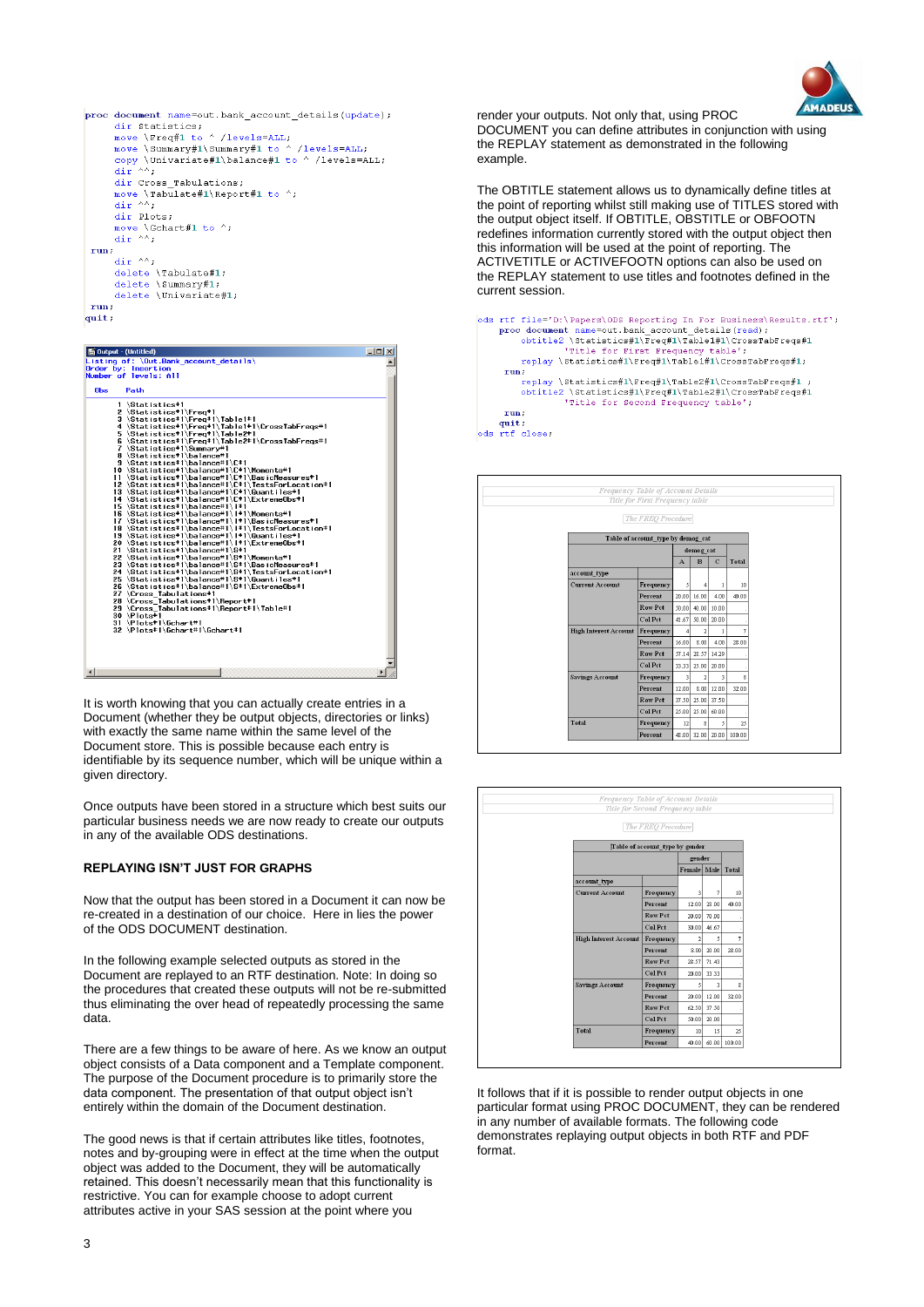

proc document name=out.bank\_account\_details(read);<br>ods rtf file="D:\Papers\ODS Reporting In For Business\Results\_2.rtf';<br>replay \Statistics#1\Preq#1\Table1#1\CrossTabFreq#1;<br>replay \Statistics#1\Preq#1\Table2#1\CrossTabFre  $\begin{minipage}{.4\linewidth} \textbf{rule} \end{minipage} \textbf{else,}$  $run;$ n;<br>ods pdf file='D:\Papers\ODS Reporting In For Business\Results\_2.pdf';<br>replay \Statistics#1\Summary#1 ;<br>run; repray (stat):<br>run;<br>ods pdf close;<br>quit;

Frequency Table of Account Details The FREQ Procedure Table of account\_type by demog\_cat demog\_cat account\_type Frequency **Current Account** Percent  $20.00 \begin{array}{|c|c|c|} \hline 16.00 & 4.00 & 40.00 \end{array}$ Row Pct 50.00 40.00 10.00  $_{\rm Col\, Pet}$  $41.67$  50.00 20.00 High Interest Account Frequency  $\overline{4}$  $\begin{array}{|c|c|c|}\hline \textbf{2} & \textbf{1} \end{array}$ Percent 16.00  $8.00 - 4.00$  $28.00$ Row Pct 57.14 28.57 14.29  $\overline{\text{Col Pot}}$  $33.33 \begin{array}{|c|c|} \hline 25.00 & 20.00 \end{array}$ **Savings Account** Frequency  $\overline{\phantom{a}}$  $\vert$  2  $\overline{\phantom{a}}$  $\lceil 8 \rceil$ Percent 12.00 8.00 12.00 32.00 Row Pet 37.50 25.00 37.50  $Col$  Pct  $25.00$  25.00 60.00  $\boxed{\text{Total}}$ Frequency 12  $8 \quad 5$ 25 Percent 48.00 32.00 20.00 100.00

| <b>The SUMMARY Procedure</b> |           |                |             |                |             |             |  |  |  |
|------------------------------|-----------|----------------|-------------|----------------|-------------|-------------|--|--|--|
| Analysis Variable : balance  |           |                |             |                |             |             |  |  |  |
| account type                 | demog cat | N<br>Obs       | Mean        | <b>Std Dev</b> | Minimum     | Maximum     |  |  |  |
| Current Account              | Α         | 5              | 4550.00     | 4507.49        | 150.0000000 | 12000.00    |  |  |  |
|                              | B         | $\overline{4}$ | 2242.50     | 1243.34        | 700.0000000 | 3450.00     |  |  |  |
|                              | с         |                | 1100.00     |                | 1100.00     | 1100.00     |  |  |  |
| High Interest Account        | А         | $\overline{4}$ | 5250.00     | 4682.95        | 1800 00     | 12000.00    |  |  |  |
|                              | B         | $\overline{2}$ | 350.0000000 | 424.2640687    | 50.0000000  | 650.0000000 |  |  |  |
|                              | C         | 1              | 240.0000000 |                | 240.0000000 | 240.0000000 |  |  |  |
| Savings Account              | A         | 3              | 643.3333333 | 329.5957119    | 350,0000000 | 1000.00     |  |  |  |
|                              | B         | $\mathfrak{D}$ | 127.5000000 | 144.9568901    | 25.0000000  | 230.0000000 |  |  |  |
|                              | C         | 3              | 1113.33     | 941.5589909    | 540.0000000 | 2200.00     |  |  |  |

### **STANDARDISING YOUR OUTPUT**

We've seen how we can use the ODS Document destination to manage, store and ultimately create our outputs using a centralised Document store. What other features are available in SAS 9 that will help to standardise the reports that we generate?

Let us start by considering the use of another destination HTML, which may be appropriate to use to distribute results internally via an intranet. In the following example the output generated by PROC FREQ, PROC UNIVARIATE as well as a vertical bar chart created using PROC GCHART needs to be published. The ODS USEGOPT can be used to standardise the appearance of the text used within the graph with the text used within the titles and footnotes of the statistical report generated. This is particularly useful as SAS/GRAPH has a wide range of software and hardware fonts available and allows us to customise the fonts characteristics, which can now be used to provide a consistent and professional presentation of results.

Note the use of ODS NOPROCTITLE to suppress automatic headings generated by certain SAS procedures within their output.

| ods noproctitle; |
|------------------|
| ods usegopt;     |

ods html body='D:\Papers\ODS Reporting In For Business\Results.html' style=statdoc;

proc document name=out.bank\_account\_details(read) ;<br>replay \Statistics#1\Freq#1\Table1#1\CrossTabFreqs#1;<br>run; ;<br>title 'PROC UNIVARIATE listing for Account Balance';<br>replay \Statistics#1\balance#1\C#1 / activetitle;

 $run;$ 

replay \Plots#1\Gchart#1\Gchart#1; run;

quit;

ods html close;

## **Frequency Table of Account Details**

|                              |                  | demog cat      |                |              | <b>Total</b> |
|------------------------------|------------------|----------------|----------------|--------------|--------------|
|                              |                  | A              | B              | $\mathsf{C}$ |              |
| account type                 |                  |                |                |              |              |
| <b>Current Account</b>       | <b>Frequency</b> | 5              | $\overline{4}$ | $\mathbf{1}$ | 10           |
|                              | <b>Percent</b>   | 20.00          | 16.00          | 4.00         | 40.00        |
|                              | <b>Row Pct</b>   | 50.00          | 40.00          | 10.00        |              |
|                              | <b>Col Pct</b>   | 41.67          | 50.00          | 20.00        |              |
| <b>High Interest Account</b> | <b>Frequency</b> | $\overline{4}$ | $\overline{2}$ | $\mathbf{1}$ | 7            |
|                              | <b>Percent</b>   | 16.00          | 8.00           | 4.00         | 28.00        |
|                              | <b>Row Pct</b>   | 57.14          | 28.57          | 14.29        | i,           |
|                              | <b>Col Pct</b>   | 33.33          | 25.00          | 20.00        | ×.           |
| <b>Savings Account</b>       | <b>Frequency</b> | 3              | $\overline{2}$ | 3            | 8            |
|                              | <b>Percent</b>   | 12.00          | 8.00           | 12.00        | 32.00        |
|                              | <b>Row Pct</b>   | 37.50          | 25.00          | 37.50        |              |
|                              | <b>Col Pct</b>   | 25.00          | 25.00          | 60.00        | ٠            |
| <b>Total</b>                 | <b>Frequency</b> | 12             | 8              | 5            | 25           |
|                              | <b>Percent</b>   | 48.00          | 32.00          | 20.00        | 100.00       |

# PROC UNIVARIATE listing for Account Balance

# Variable: balance<br>account\_type = C

|                        |                       |          |                                                         | <b>Moments</b>             |          |            |  |  |
|------------------------|-----------------------|----------|---------------------------------------------------------|----------------------------|----------|------------|--|--|
| N                      |                       |          | 10                                                      | <b>Sum Weights</b>         |          | 10         |  |  |
| <b>Mean</b>            |                       |          | 3282                                                    | <b>Sum Observations</b>    |          | 32820      |  |  |
|                        | <b>Std Deviation</b>  |          | 3383.45911                                              | <b>Variance</b>            |          | 11447795.6 |  |  |
|                        | <b>Skewness</b>       |          | 2.17204221                                              | <b>Kurtosis</b>            |          | 5.57589891 |  |  |
|                        | <b>Uncorrected SS</b> |          | 210745400                                               | <b>Corrected SS</b>        |          | 103030160  |  |  |
| <b>Coeff Variation</b> |                       |          | 103.091381                                              | <b>Std Error Mean</b>      |          | 1069.94372 |  |  |
| Location               |                       |          | <b>Basic Statistical Measures</b><br><b>Variability</b> |                            |          |            |  |  |
| <b>Mean</b>            |                       | 3282.000 |                                                         | <b>Std Deviation</b>       | 3383     |            |  |  |
| <b>Median</b>          |                       | 2800,000 |                                                         | Variance                   | 11447796 |            |  |  |
| Mode                   |                       |          | Range                                                   |                            | 11850    |            |  |  |
|                        |                       |          |                                                         | <b>Interquartile Range</b> |          | 2350       |  |  |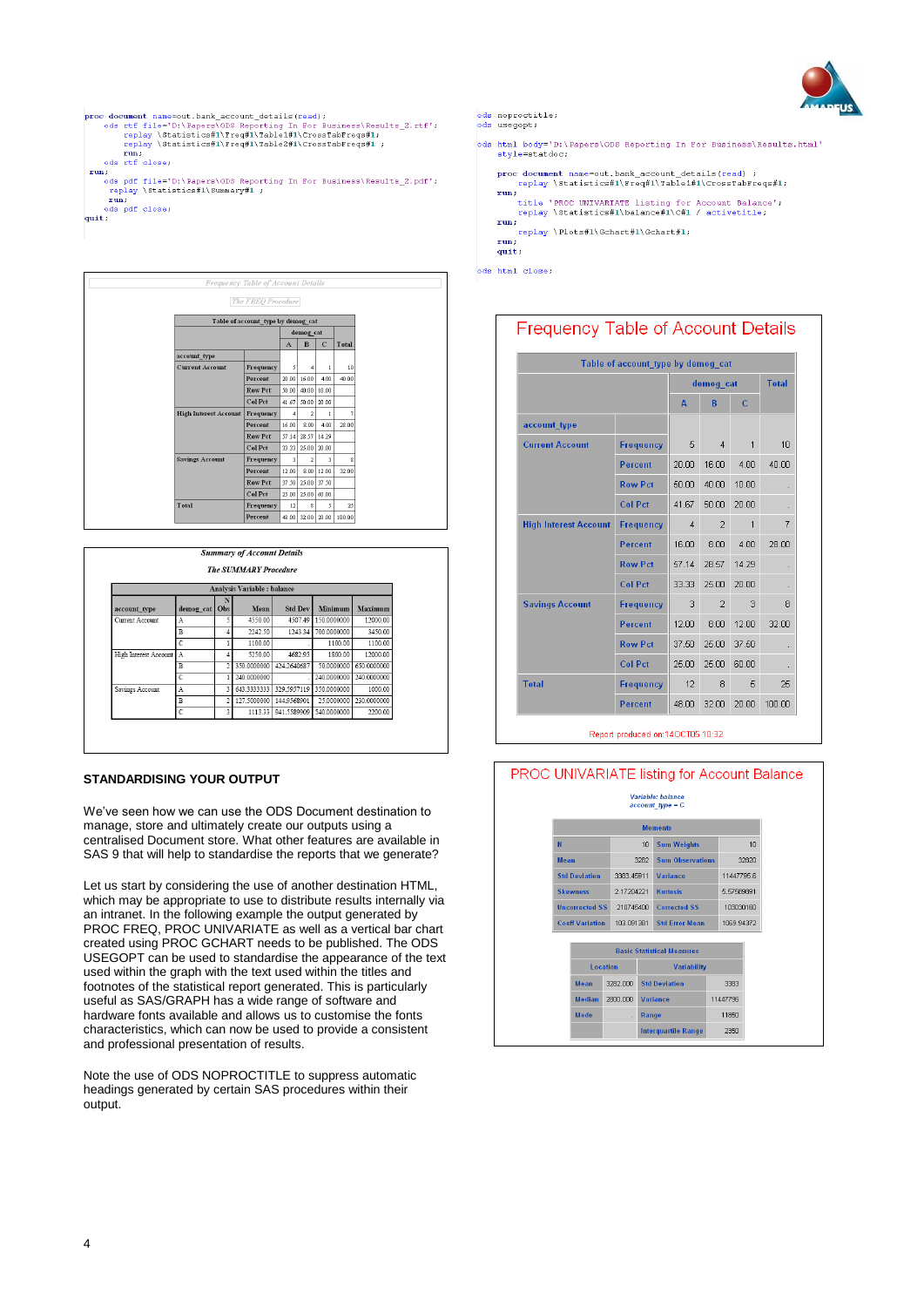



There are drawbacks to using this approach. If for example you use the OBTITLE, OBSTITLE or OBFOOTN statements within PROC DOCUMENT, any GOPTIONS defined will not be applied to this information. They will only be applied to either active or stored titles or footnotes.

### **ENHANCING YOUR OUTPUT**

Let us have a look at a few further techniques for enhancing the appearance of our outputs.

The ODS PDF and ODS RTF destinations now support the ability to embed text around procedural output. This is obviously a very powerful feature as it provides an additional mechanism for adding descriptive text outside of the boundaries of titles and footnotes.







The good news is there does not appear to be a limit to the amount of text that can be added using this technique. The capability to justify this text or to specify the font characteristics is not available using the text= option in this release but should be possible using in-line formatting together with escape characters.

ODS RTF and ODS PDF also support a more convenient means

for defining cell padding within reports. Previously this was only achievable by using existing styles or by creating and applying custom style definitions.

Using STYLE options, which are supported in PROC PRINT, PROC TABULATE, PROC REPORT, it is now possible to influence the indentation depth applied to values within table cells using the INDENT option. The LEFTMARGIN, RIGHTMARGIN, TOPMARGIN or BOTTOMMARGIN options can also be used to control the size of any of the available margins.

| format account type \$ac type. gender \$gender. balance pound.; |
|-----------------------------------------------------------------|
|                                                                 |
|                                                                 |
|                                                                 |

Notice the indentation visible in both the character and numeric columns in the resulting output.

| <b>Account Type</b>          | Demog<br>Category | Acc No. | <b>Balance</b><br>(f(x)) |  |
|------------------------------|-------------------|---------|--------------------------|--|
| <b>Current Account</b>       | A                 | 000A001 | £5,000.00                |  |
|                              | A                 | 000A003 | £12,000.00               |  |
|                              | A                 | 000A007 | £150.00                  |  |
|                              | A                 | 000C002 | £2,600.00                |  |
|                              | A                 | 000C006 | £3,000.00                |  |
|                              | в                 | 000A004 | £3,020.00                |  |
|                              | в                 | 000A012 | £700.00                  |  |
|                              | B                 | 000B002 | £3,450.00                |  |
|                              | B                 | 000B005 | £1,800.00                |  |
|                              | C                 | 000C005 | £1,100.00                |  |
| <b>Current Account</b>       |                   |         | £32,820.00               |  |
| <b>High Interest Account</b> | A                 | 000B001 | £12,000.00               |  |
|                              | A                 | 000C001 | £2,400.00                |  |
|                              | A                 | 000C003 | £1,800.00                |  |
|                              | A                 | 000C007 | £4,800.00                |  |
|                              | B                 | 000A011 | £50.00                   |  |
|                              | в                 | 000C008 | £650.00                  |  |
|                              | c                 | 000A006 | £240.00                  |  |
| <b>High Interest Account</b> |                   |         | £21,940.00               |  |
| <b>Savings Account</b>       | A                 | 000A002 | £350.00                  |  |
|                              | A                 | 000A009 | £1,000.00                |  |
|                              | A                 | 000B003 | £580.00                  |  |
| <b>Savings Account</b>       |                   |         | £1,930.00                |  |
|                              |                   |         | £56,690.00               |  |

#### **RICHER FORMATTED RTF FILES**

There are some useful new options available with the ODS RTF destination in SAS 9. Using STYLE options, as mentioned above, with the main Base SAS reporting procedures it is now possible to align numeric columns based on the position of the decimal point.

ods rtf file='D:\Papers\ODS Reporting In For Business\results.rtf';

proc print data=values; var class value /style (COLUMN) = { just = d };<br>format value best14.6;  $run;$ 

ods rtf close;